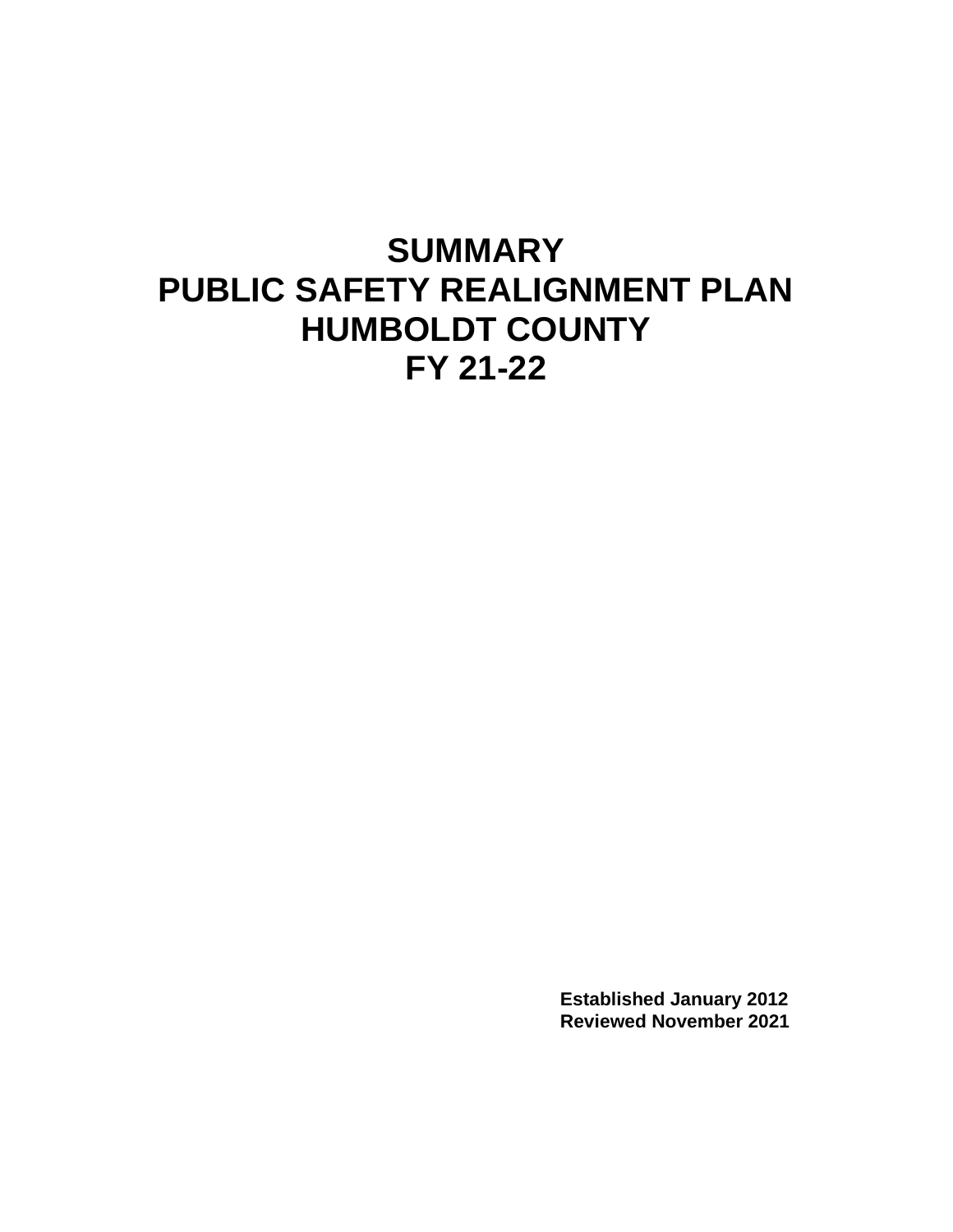#### **Background:**

In 2011, the State of California signed into law the California Public Safety Act of 2011 (AB 109) that shifted populations of criminal justice offenders from the state prison and parole system to the counties. It created the post release community supervision (PRCS) population of inmates released from state prison to county probation. It also shifted the incarceration responsibility for non-serious, non-violent, non-sex offense prison sentences from the state prison system to the county jail system. A majority of these inmates were sentenced to a period of mandatory supervision which was monitored by the county probation department.

Realignment expanded the role and obligations of the pre-existing Community Corrections Partnerships (CCP). In 2009, Senate Bill 678 established the CCP to serve as an advisory committee to county probation departments. Assembly Bill AB 109 (2011) created a CCP Executive Committee which was responsible for developing a local community corrections plan (CCP Plan). Humboldt County's plan sought to deal with the impacts the shift of responsibilities would have on a County Correctional Facility (HCCF) that was already at full capacity and supervision strategies to cope with the influx of new offender populations brought about by the legislation.

On January 10, 2012, the Humboldt County Board of Supervisors (BOS) approved the County's Public Safety Realignment Plan. Since then, the plan has been amended periodically by the CCP executive committee and approved by the BOS through supplemental agenda items and County adopted budgets.

#### **Community Corrections Partnership Meetings:**

The Community Corrections Partnership Executive Committee's membership is defined by Penal Code Section 1230.1(b). It meets on the third Wednesday of every month and complies with Brown Act procedures. Its members are:

- Chief Probation Officer (Chair): Shaun Brenneman
- Chief of Police: Steve Watson, Chief of Police, Eureka Police Department
- Sherriff: William Honsal
- District Attorney: Maggie Fleming
- Public Defender: Luke Brownfield
- Designee of Presiding Judge: Kim Bartleson, Court Executive Officer
- Head of County Department of Health and Human Services: Connie Beck

#### **County Public Safety Realignment Plan:**

Humboldt County Public Safety Realignment Plan was initially created with the following goals:

- 1) Implement a jail pretrial release and supervised own recognizance (OR) program
- 2) Expand the Sheriff's Office Alternative Work Program (SWAP)
- 3) Implement Department Health and Human Services jail and Day Reporting Center (DRC) Multi-Disciplinary Team Services
- 4) Implement Probation Department's Adult DRC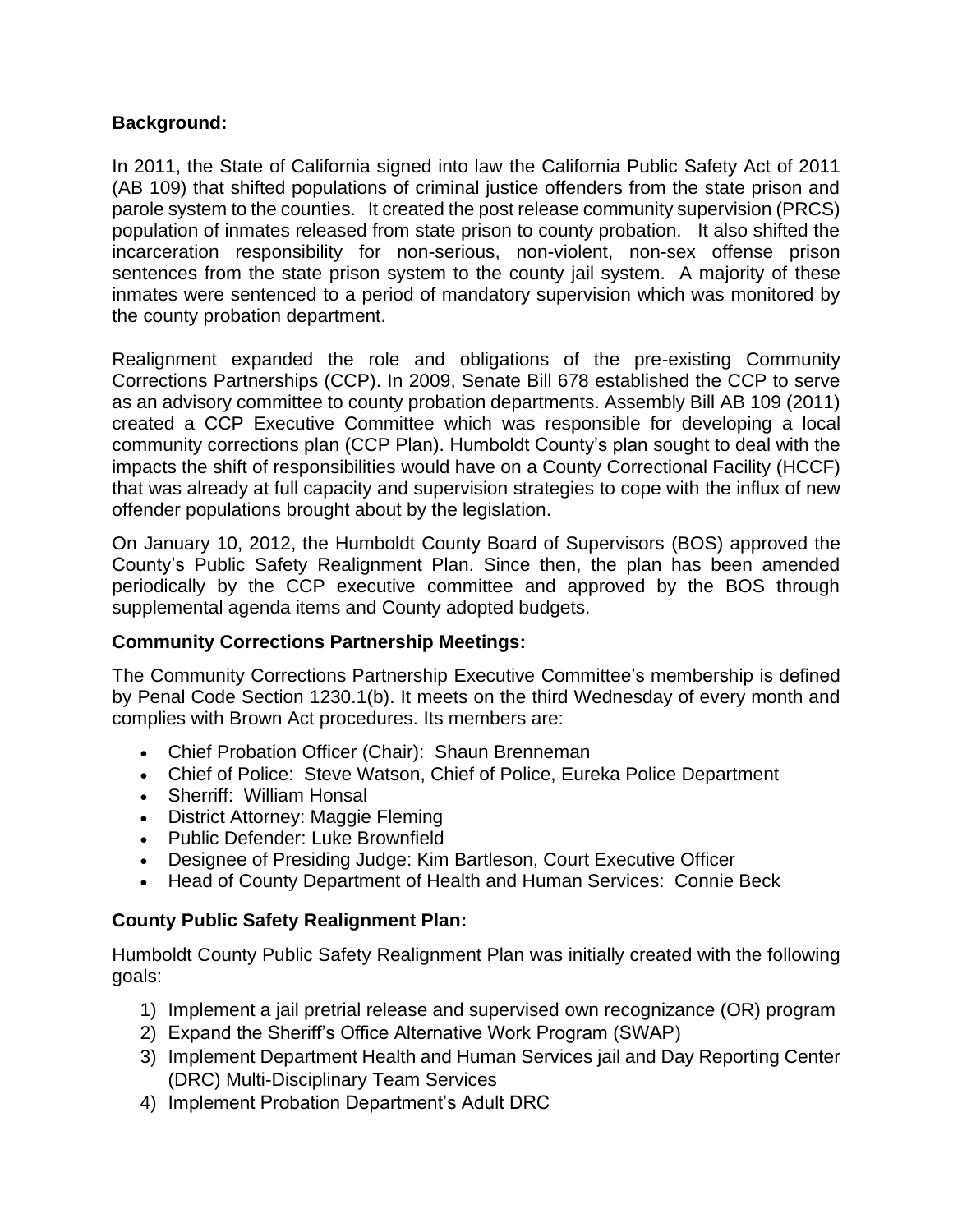- 5) Add additional bunk beds to expand custody maximum security housing at HCCF
- 6) Develop an intra-agency AB109 data management platform
- 7) Provide Cross-Training Programs for CBO Partnering Drug Treatment Service Providers (EBP)

Over time, the plan has expanded to include addressing service gaps in the criminal justice system infrastructure and providing training to law enforcement and service providers.

#### **Goal 1: Implement a jail pretrial release and supervised own recognizance (OR) program**

Public Safety Realignment, having shifted detention responsibilities from the State to the County, necessarily impacted the jail population. In Humboldt County, the HCCF was already at maximum capacity prior to AB 109's implementation. One of the methods Humboldt County sought to address the jail issue was to develop a pretrial supervised release program as an alternative to detention.

The Supervised Release Program is operated by the Humboldt County Probation and Sherriff Departments. It utilizes the Ohio Risk Assessment – Pretrial Assessment Tool (ORAS-PAT) to categorize a participant's likelihood to fail to appear for court or violate pretrial release by committing a new crime. Probation and Jail staff administer the assessment tool to persons being held past their arraignment hearing. The assessment is provided in a written report to the court prior to a hearing to address custodial status.

Persons placed on supervised release are monitored by the Humboldt County Probation Department. Clients may access services to address acute needs through the County's day reporting center.

During FY 19-2**0** there were **296** new SRP program entries, and an overall total of **406**  participants active at some point, during the fiscal year. On June 30, 2020, there were **149** participants (point-in-time count) active in the pre-trial program.

During FY 20-21 there were 199 new SRP supervisions (an approximate 33% decrease in new program entries from prior year), and an overall total of **347** active at some point, during the fiscal year.

On June 30, 2021, there were 93 participants (point-in-time count) active in the pre-trial program.

The proceeding table outlines the approved allocations to operate the pretrial supervision program.

| Goal 1  | Implement Jail Pretrial Release and Supervised OR Program                |
|---------|--------------------------------------------------------------------------|
| Outcome | Pretrial screening of felony/misdemeanor jail detainees and ADP of 20-40 |
| Measure | supervised OR defendants                                                 |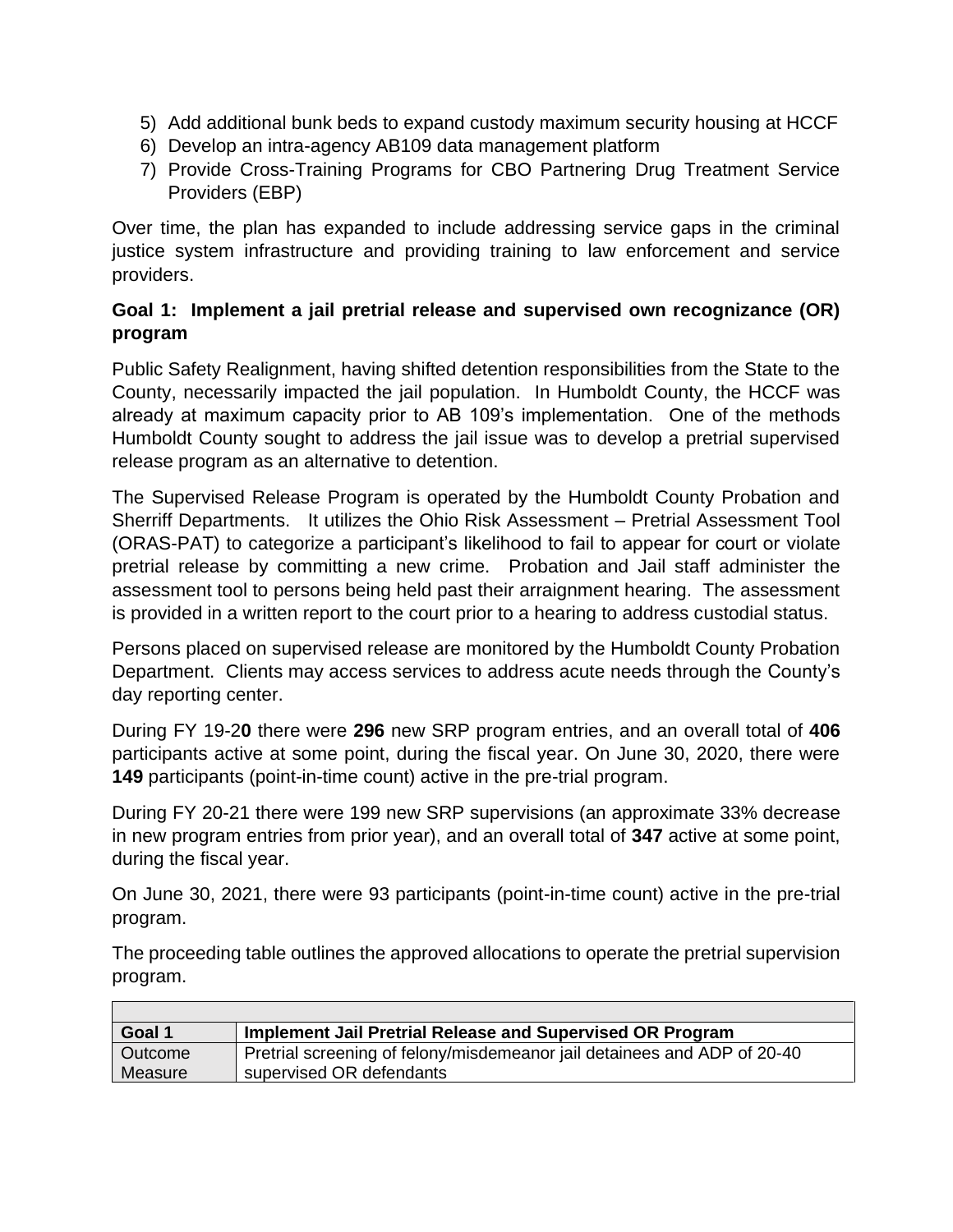| <b>Actions</b><br>Accomplished          | HCCF implemented court-approved 3-tier booking matrix to manage jail                                                                                             |             |                  |                       |  |
|-----------------------------------------|------------------------------------------------------------------------------------------------------------------------------------------------------------------|-------------|------------------|-----------------------|--|
|                                         | population<br>HCCF staff use modified version of evidence-based risk assessment - ORAS-                                                                          |             |                  |                       |  |
|                                         | PAT to screen bookings                                                                                                                                           |             |                  |                       |  |
|                                         | Supervised Release Program (SRP) (pilot) implemented at the Community<br>Corrections Resource Center (CCRC), the day reporting center                            |             |                  |                       |  |
|                                         | Criminal Justice Institute awarded Humboldt County 1 of 2 grants for the State                                                                                   |             |                  |                       |  |
|                                         | for pre-trial program<br>HCSO and Probation officers use EB risk assessment - ORAS-PAT to screen                                                                 |             |                  |                       |  |
|                                         | for SRP eligibility                                                                                                                                              |             |                  |                       |  |
| <b>Goal Met</b>                         | SRP probation officers utilize electronic monitor devices                                                                                                        |             |                  |                       |  |
|                                         | Yes. SRP exceeded program design capacity (47 participants) by Feb. 2014.<br>SRP caseload count exceeded 93 in April 2019.                                       |             |                  |                       |  |
|                                         | SRP caseload counts increased to 152 in June 2020. Due to Covid-19 pandemic                                                                                      |             |                  |                       |  |
|                                         | emergency orders from the CA governor, bail was temporarily reduced to \$0 for<br>eligible candidates between April 6 to June 20, 2020, causing a reduced number |             |                  |                       |  |
|                                         | of SRP Program entries.                                                                                                                                          |             |                  |                       |  |
| <b>Allocated Personnel Positions</b>    |                                                                                                                                                                  | Dept        | <b>FTE</b>       | <b>Total Approved</b> |  |
|                                         |                                                                                                                                                                  |             |                  | FY 21-22              |  |
|                                         |                                                                                                                                                                  |             |                  | <b>Budget</b>         |  |
| <b>Senior Probation Officer</b>         |                                                                                                                                                                  | Probation   | 1.00             | (\$110,829.27)        |  |
| PO I/II                                 |                                                                                                                                                                  | Probation   | 1.00             | (\$110,416.86)        |  |
| PO I/II                                 |                                                                                                                                                                  | Probation   | 1.00             | (\$105,986.59)        |  |
| <b>Classification Deputy</b>            |                                                                                                                                                                  | <b>HCSO</b> | 1.00             | (\$96,916.00)         |  |
| Legal Office Assistant II               |                                                                                                                                                                  | <b>HCSO</b> | 1.00             | (\$50,004.00)         |  |
|                                         | Total                                                                                                                                                            |             |                  | (\$474, 152.72)       |  |
|                                         | On-Going Costs (non-personnel)                                                                                                                                   | Dept        | Date             | <b>Total Approved</b> |  |
|                                         |                                                                                                                                                                  |             | Approved         | FY 21-22              |  |
| Lease for office suite at 555 H Street  |                                                                                                                                                                  | Probation   | 7/15/15          | (\$15,224.64)         |  |
|                                         | <b>Total On-Going Costs</b>                                                                                                                                      |             |                  | (\$15,224.64)         |  |
| One-Time Costs (from program inception) |                                                                                                                                                                  | Dept        | Date<br>Approved | <b>Total Approved</b> |  |
| N/A                                     |                                                                                                                                                                  |             |                  |                       |  |
|                                         | <b>Total One-Time Costs</b>                                                                                                                                      |             |                  | \$0.00                |  |
|                                         |                                                                                                                                                                  |             |                  |                       |  |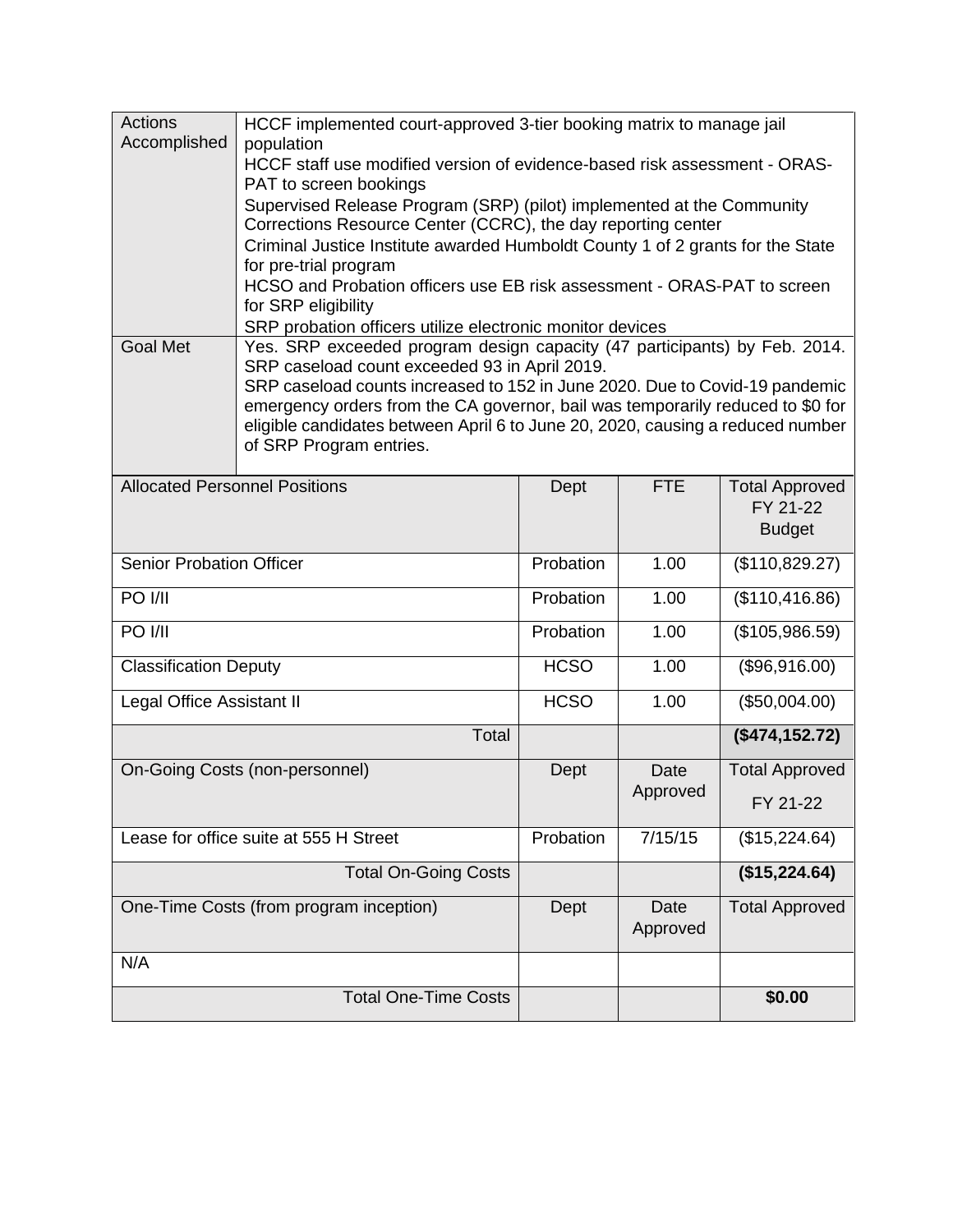## **Goal 2: Expand the Sheriff's Office Alternative Work Program (SWAP)**

This goal seeks to address the impacts of AB 109 realignment on the HCCF population. As previously stated, the jail was at maximum capacity prior to the implementation of realignment.

The SWAP program was an established program well before 2011. It serves as an alternative to custody for persons sentenced to the county jail whereby an individual completed a day of work in lieu of a day in jail. Prior to realignment, participants paid an initial application fee to enroll in the program and a daily fee for each day served on the program. The fee was a barrier for participation and limited the number of people who could take advantage of the program.

The plan sought to remove the barrier thereby increasing the number of participants in SWAP and reducing the number of people in jail. It expanded capacity by adding staff and equipment. The program further subsidized participation so people could opt into the program at no cost.

COVID-19 reduced SWAP participations for fiscal years 19-20 and 20-21.

On June 30, 2020, 204 participants (point-in-time count) were active in SWAP; by the end of July 2020, that number decreased to 158 participants. During the fiscal year, 427 new SWAP participants entered the program, and 224 individuals successfully completed the program. There was a monthly average participation rate of approximately 180 individuals.

On June 30, 2021, there were 109 participants (point-in-time count) active in SWAP. During the fiscal year, 176 new SWAP participants entered the program, and 179 individuals successfully completed the program. There was a monthly average participation rate of approximately 125 individuals.

| Goal 2             | <b>Expand Sheriff's Work Alternative Program (SWAP)</b>                                                                                                                                                                                          |
|--------------------|--------------------------------------------------------------------------------------------------------------------------------------------------------------------------------------------------------------------------------------------------|
| Outcome<br>Measure | Number of SWAP participants increased to include 25 more convicted<br>offenders                                                                                                                                                                  |
| Actions            | Hired 1 correctional officer to supervise SWAP crew<br>$\bullet$                                                                                                                                                                                 |
| Accomplished       | Purchased van to transport participants to mobile work sites                                                                                                                                                                                     |
|                    | Purchased weeds eaters, work equipment and new wood splitter to<br>increase job safety and efficacy                                                                                                                                              |
|                    | Subsidized 100% of SWAP participation fee to replace \$35 application fee<br>$\bullet$<br>and \$30/day fee                                                                                                                                       |
|                    | During FY 19-20, HCSO reported developing an Electronic Monitoring (EM)<br>$\bullet$<br>contract for the SWAP population; pilot phase anticipated providing ankle<br>monitors to eligible candidates for activities such as truck driving school |

The proceeding table outlines the allocations to expand the SWAP program.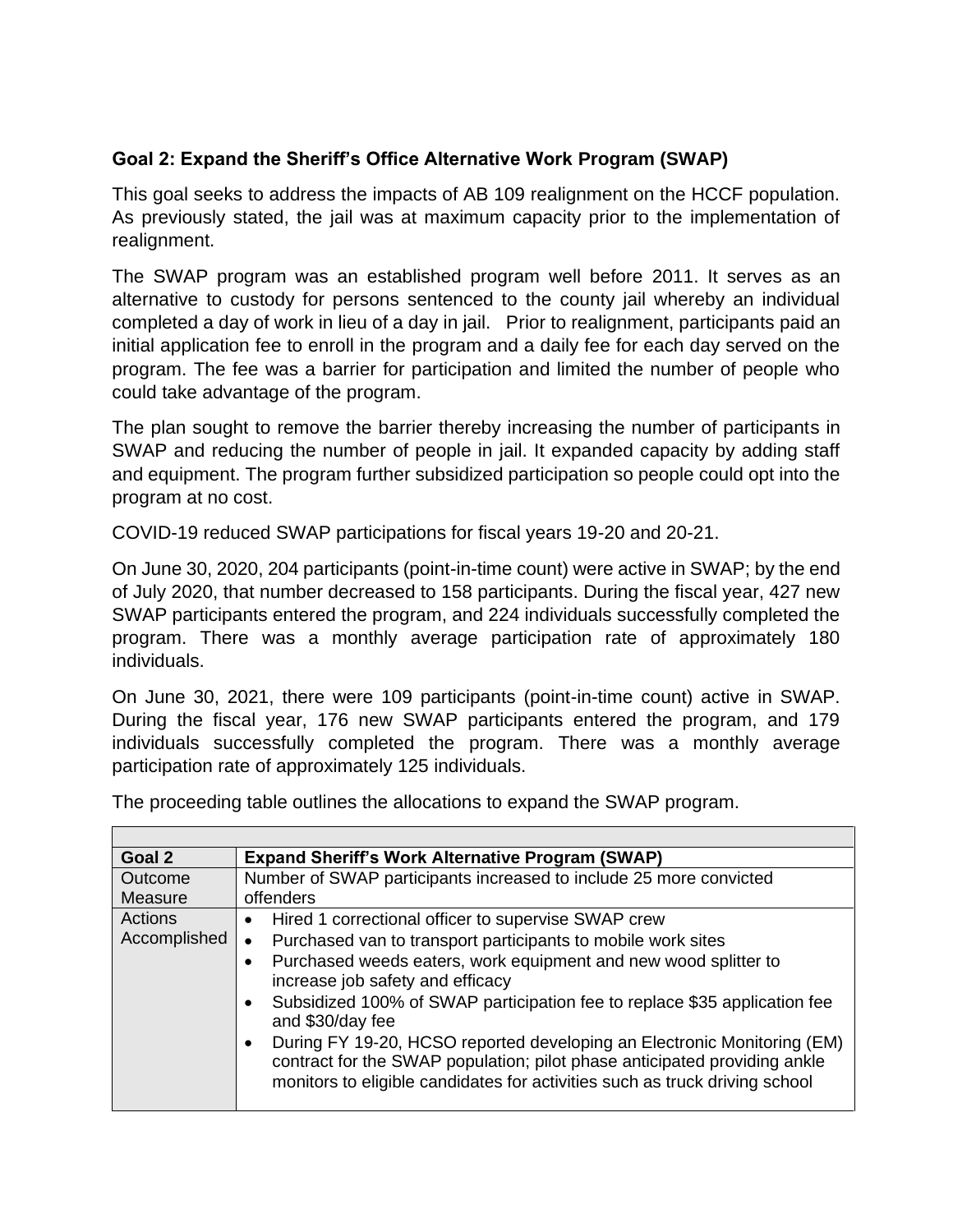Goal Met Yes – if measure is based only on number of participants entering/booked into the program, and completion outcomes are not considered. Based on monthly SWAP booking counts, participation has fluctuated but has increased since 2013. COVID-19 has negatively impacted SWAP performance for fiscal years 19-20 and 20-21. Allocated Personnel Positions **Dept | FTE | Total Approved** FY 21-22 Budget SWAP Deputy 1.00 (\$90,710.00) SWAP Deputy Resource Resource Resource Resource Resource Resource Resource Resource Resource Resource Resource Total Personnel Costs **(\$179,623.00)** On-Going Costs (non-personnel) Dept Date Approved Total Approved FY 21-22 Budget SWAP Replacement Fee Revenue (Actual based on SWAP attendance) HCSO 2/20/13 (\$240,000.00) Total On-Going Costs **(\$240.000.00)** One-Time Costs (from inception) and Dept Date Approved Total Approved \$25,000 for purchase of new van, \$3,000 for weed eaters and other SWAP equipment HCSO 2/1/20 (\$28,000.00) Wood splitter for SWAP wood lot <br>
HCSO | 7/17/13 | (\$14,000.00) Total One-Time Costs **(\$42,000.00)**

#### **Goal 3: Implement DHHS Jail and DRC Multi-Disciplinary Team Offender Services**

This goal targets an identified need for expanded mental health services both in the County Jail and the realigned population. It also provisions a multi-disciplinary team necessary to staff the Community Corrections Resource Center (CCRC), a day reporting center created as part of the public safety realignment plan.

The goal includes psychiatric services for the CCRC, employment assistance, substance use disorder treatment, individual counseling, cognitive behavioral groups, and mental health case manager. It also expanded services in the jail to include clinical support and substance use disorder counseling.

Ongoing attainment of this goal has been hampered by staff shortages and difficulty in hiring mental health personnel.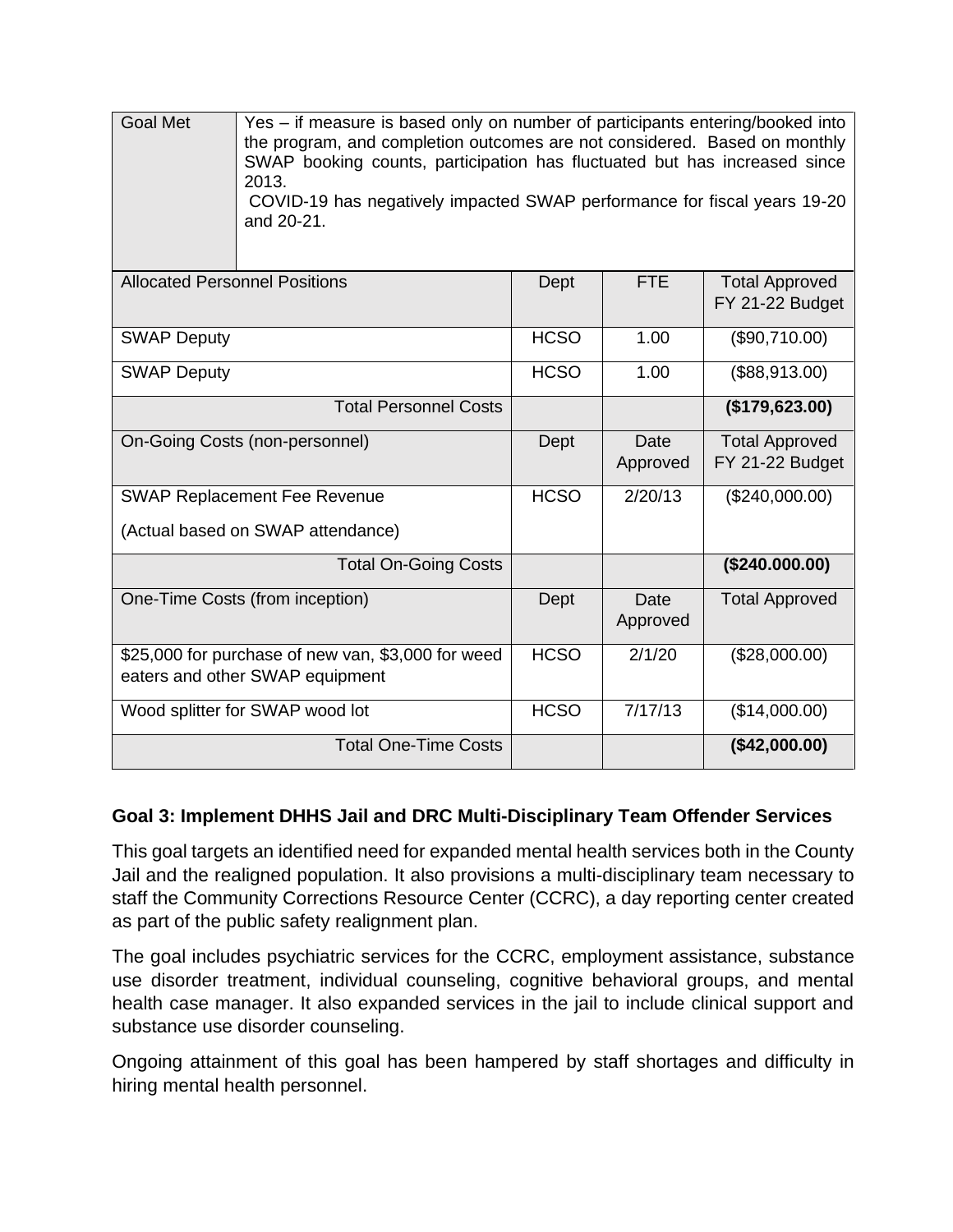The proceeding table outlines both the ongoing and historical allocations toward meeting this goal.

 $\overline{\phantom{0}}$ 

| Goal 3<br>Implement DHHS Jail and DRC Multi-Disciplinary Team Offender Services<br>DHHS - MDT will provide services to sentenced MS and PRCS offenders: 16<br>Outcome<br>offenders/month<br>Measure<br>Actions<br>DHHS-MDT established and co-located at CCRC in 2012<br>$\bullet$<br>Accomplished<br>Implemented on-going weekly MDT meetings - 2012<br>$\bullet$<br>Implemented AOD groups - 2012<br>Implemented cognitive behavioral therapy groups (MRT, T4C) at CCRC -<br>2012<br>Hired/placed 2 Case Navigators at CCRC to assist jail inmates in reentry |  |  |  |  |
|-----------------------------------------------------------------------------------------------------------------------------------------------------------------------------------------------------------------------------------------------------------------------------------------------------------------------------------------------------------------------------------------------------------------------------------------------------------------------------------------------------------------------------------------------------------------|--|--|--|--|
|                                                                                                                                                                                                                                                                                                                                                                                                                                                                                                                                                                 |  |  |  |  |
|                                                                                                                                                                                                                                                                                                                                                                                                                                                                                                                                                                 |  |  |  |  |
|                                                                                                                                                                                                                                                                                                                                                                                                                                                                                                                                                                 |  |  |  |  |
|                                                                                                                                                                                                                                                                                                                                                                                                                                                                                                                                                                 |  |  |  |  |
|                                                                                                                                                                                                                                                                                                                                                                                                                                                                                                                                                                 |  |  |  |  |
|                                                                                                                                                                                                                                                                                                                                                                                                                                                                                                                                                                 |  |  |  |  |
|                                                                                                                                                                                                                                                                                                                                                                                                                                                                                                                                                                 |  |  |  |  |
|                                                                                                                                                                                                                                                                                                                                                                                                                                                                                                                                                                 |  |  |  |  |
|                                                                                                                                                                                                                                                                                                                                                                                                                                                                                                                                                                 |  |  |  |  |
| planning and linkage to health, BH, and social services - 2013                                                                                                                                                                                                                                                                                                                                                                                                                                                                                                  |  |  |  |  |
| Implemented job readiness/training, employment assistance                                                                                                                                                                                                                                                                                                                                                                                                                                                                                                       |  |  |  |  |
| Implemented wage subsidies for ETD job training participants - 2017                                                                                                                                                                                                                                                                                                                                                                                                                                                                                             |  |  |  |  |
| <b>Goal Met</b><br>Partially. Over-all program structures in place. There has been a desire to                                                                                                                                                                                                                                                                                                                                                                                                                                                                  |  |  |  |  |
| expand reentry "warm hand-off, cross-walk" services and in-custody BH                                                                                                                                                                                                                                                                                                                                                                                                                                                                                           |  |  |  |  |
| services to inmates - staffing issues have been an obstacle                                                                                                                                                                                                                                                                                                                                                                                                                                                                                                     |  |  |  |  |
| <b>Allocated Personnel Positions</b><br><b>Total Approved</b><br><b>FTE</b><br>Dept                                                                                                                                                                                                                                                                                                                                                                                                                                                                             |  |  |  |  |
| (DHHS)<br>FY 21-22 Budget                                                                                                                                                                                                                                                                                                                                                                                                                                                                                                                                       |  |  |  |  |
|                                                                                                                                                                                                                                                                                                                                                                                                                                                                                                                                                                 |  |  |  |  |
| <b>Employment &amp; Training Program Coordinator</b><br>0.33<br><b>ETD</b><br>(\$38,506.00)                                                                                                                                                                                                                                                                                                                                                                                                                                                                     |  |  |  |  |
| <b>Vocational Counselor II</b><br>(\$59,331.00)<br><b>ETD</b><br>0.67                                                                                                                                                                                                                                                                                                                                                                                                                                                                                           |  |  |  |  |
| 0.18<br><b>ETD</b><br><b>Educational Lab Instructor</b><br>(\$22,575.00)                                                                                                                                                                                                                                                                                                                                                                                                                                                                                        |  |  |  |  |
| <b>ETD</b><br>0.77<br><b>ETD Support Staff</b><br>(\$84,144.00)                                                                                                                                                                                                                                                                                                                                                                                                                                                                                                 |  |  |  |  |
| Clinician<br>1.50<br>MH-<br>(\$158,305.00)                                                                                                                                                                                                                                                                                                                                                                                                                                                                                                                      |  |  |  |  |
| <b>CCRC</b>                                                                                                                                                                                                                                                                                                                                                                                                                                                                                                                                                     |  |  |  |  |
|                                                                                                                                                                                                                                                                                                                                                                                                                                                                                                                                                                 |  |  |  |  |
| MH-<br>0.20<br>(\$321,374.00)<br>Physician / Psychiatrist                                                                                                                                                                                                                                                                                                                                                                                                                                                                                                       |  |  |  |  |
| <b>CCRC</b>                                                                                                                                                                                                                                                                                                                                                                                                                                                                                                                                                     |  |  |  |  |
| (\$161,301.00)<br><b>Psychiatric Nurse Practitioner</b><br>1.00<br>MH-                                                                                                                                                                                                                                                                                                                                                                                                                                                                                          |  |  |  |  |
| <b>CCRC</b>                                                                                                                                                                                                                                                                                                                                                                                                                                                                                                                                                     |  |  |  |  |
|                                                                                                                                                                                                                                                                                                                                                                                                                                                                                                                                                                 |  |  |  |  |
| MD Supervision for NP<br>MH-<br>0.00<br>\$0.00                                                                                                                                                                                                                                                                                                                                                                                                                                                                                                                  |  |  |  |  |
| <b>CCRC</b>                                                                                                                                                                                                                                                                                                                                                                                                                                                                                                                                                     |  |  |  |  |
|                                                                                                                                                                                                                                                                                                                                                                                                                                                                                                                                                                 |  |  |  |  |
| <b>Supervising MH Clinician</b><br>(\$132,943.00)<br>1.00<br>MH-                                                                                                                                                                                                                                                                                                                                                                                                                                                                                                |  |  |  |  |
| <b>CCRC</b>                                                                                                                                                                                                                                                                                                                                                                                                                                                                                                                                                     |  |  |  |  |
| (\$130,215.00)<br><b>Psychiatric Nurse</b><br>MH-<br>1.00                                                                                                                                                                                                                                                                                                                                                                                                                                                                                                       |  |  |  |  |
| <b>CCRC</b>                                                                                                                                                                                                                                                                                                                                                                                                                                                                                                                                                     |  |  |  |  |
|                                                                                                                                                                                                                                                                                                                                                                                                                                                                                                                                                                 |  |  |  |  |
| 2.00<br>(\$141,593.00)<br><b>Substance Abuse Counselor</b><br>MH-                                                                                                                                                                                                                                                                                                                                                                                                                                                                                               |  |  |  |  |
| <b>CCRC</b>                                                                                                                                                                                                                                                                                                                                                                                                                                                                                                                                                     |  |  |  |  |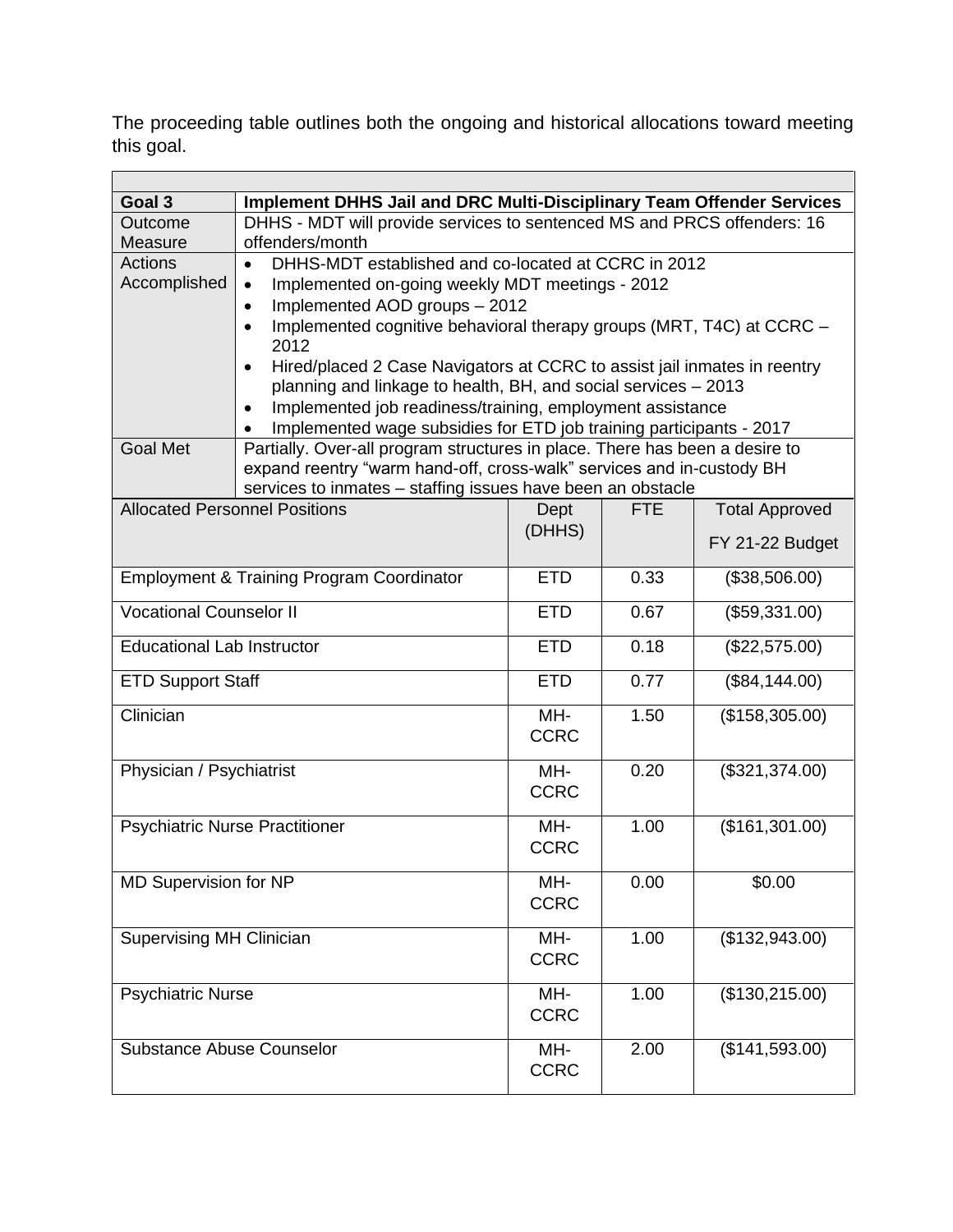| <b>MH Case Managers</b>                                                                        | MH-<br><b>CCRC</b> | 2.00             | (\$165,531.00)                           |
|------------------------------------------------------------------------------------------------|--------------------|------------------|------------------------------------------|
| Clinician                                                                                      | MH-<br><b>HCCF</b> | 1.60             | (\$168,858.00)                           |
| Substance Abuse Counselor (in FY20-21 shifted<br>to Sheriff)                                   | MH-<br><b>HCCF</b> | 1.00             | (\$70,797.00)                            |
| Per FTE Ins, OH for MHB staffing<br>(not listed on FY21-22 budget)                             |                    |                  | \$0.00                                   |
| <b>Total Personnel Costs</b>                                                                   |                    |                  | (\$1,655,473.00)                         |
| On-Going Costs (non-personnel)                                                                 | Dept<br>(DHHS)     | Date<br>Approved | <b>Total Approved</b><br>FY 21-22 Budget |
| Increase annual ETD wage subsidy by \$60,000,<br>to \$120,000 total                            | <b>ETD</b>         | 1/21/15          | (\$62,700.00)                            |
| <b>Total On-Going Costs</b>                                                                    |                    |                  | (\$62,700.00)                            |
| One-Time Costs (from inception)                                                                | Dept<br>(DHHS)     | Date<br>Approved | <b>Total Approved</b>                    |
| Match funding for AB 2060 Supervised Population<br><b>Workforce Training Grant Application</b> | <b>ETD</b>         | 4/20/16          | (\$200,000.00)                           |
| Augment wage subsidy funding to balance FY<br>expenditures on AB09 offenders                   | <b>ETD</b>         | 7/20/16          | (\$33,000.00)                            |
| Augment wage subsidy funding to balance FY<br>expenditures on AB09 offenders                   | <b>ETD</b>         | 7/19/17          | (\$40,793.00)                            |
| ETD to provide employment services to inmates                                                  | <b>ETD</b>         | 12/19/17         | (\$50,000.00)                            |
| <b>Total One-Time Costs</b>                                                                    |                    |                  | (\$323,793.00)                           |

#### **Goal 4: Implement Probation Department's Adult Day Reporting Center.**

This goal seeks to provide supervision and services to the post release community (PRCS) and mandatory supervision (1170(h)(5)(B) PC) populations. It created a day reporting centered named the Community Corrections Resource Center (CCRC), leased the site for the program, and staffed it with personnel.

The goal also includes funds for client services which pays for residential substance use disorder treatment, sex offender treatment, transitional housing, and other direct services.

It has been in operation since 2012 and is fully staffed.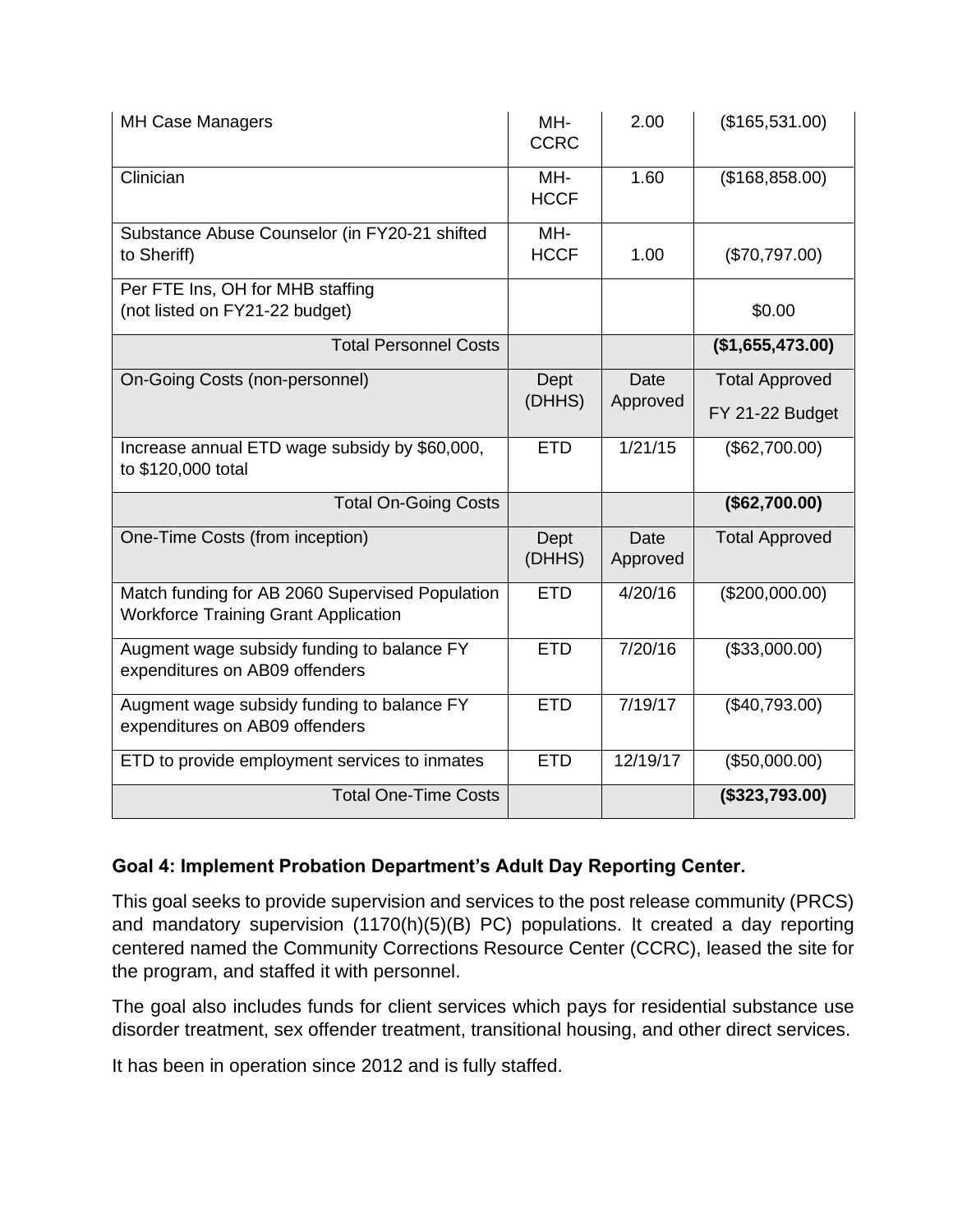During FY 19-20 there were 163 new realignment supervisions (118 PRCS and 49 MS by case type), and an over total of 491 supervisions active during the fiscal year. (289 PRCS and 229 mandatory supervision offenders by case type).

On June 30, 2020, the CCRC had 324 open supervisions ( 190 PRCS and 154 mandatory supervisions by case type). Some offenders had multiple cases.

During FY 20-21, there were 120 new realignment supervisions (104 PRCS and 18 MS by case type), and an overall total of 444 supervisions active during the fiscal year (293 PRCS and 173 mandatory supervision offenders by case type).

On June 30, 2021, there were 291 PRCS/MS supervisions (178 PRCS and 133 mandatory supervisions by case type). Some offenders had multiple cases.

 $\blacksquare$ 

| Goal 4                                                  | <b>Implement Probation Department's Adult Day Reporting Center (DRC)</b>              |           |                |                       |  |
|---------------------------------------------------------|---------------------------------------------------------------------------------------|-----------|----------------|-----------------------|--|
| Outcome                                                 | DCR will have an ADP for 150 offenders                                                |           |                |                       |  |
| Measure                                                 |                                                                                       |           |                |                       |  |
| Actions                                                 | Implemented a fully staffed DRC at CCRC - 2012<br>$\bullet$                           |           |                |                       |  |
| Accomplished                                            | Implemented evidence-based risk assessments (STRONG, STAT-99)<br>$\bullet$            |           |                |                       |  |
|                                                         | Implemented evidence-based supervision practices (MI/ME, EPICS, MRT)                  |           |                |                       |  |
|                                                         | Implemented case plan development<br>$\bullet$                                        |           |                |                       |  |
|                                                         | Implemented graduated violation sanctions policy (admin. sanction, flash<br>$\bullet$ |           |                |                       |  |
|                                                         | incarcerations, VOP)                                                                  |           |                |                       |  |
|                                                         | Piloted use of incentives<br>$\bullet$                                                |           |                |                       |  |
|                                                         | Implemented more contracted services (sex offender counseling, detox,                 |           |                |                       |  |
|                                                         | residential treatment, transitional housing) for offenders                            |           |                |                       |  |
|                                                         | Implemented referrals to DHHS-MDT for BH, AOD, and job services<br>$\bullet$          |           |                |                       |  |
|                                                         |                                                                                       |           |                |                       |  |
| <b>Goal Met</b>                                         | Yes. Over-all program structure and staff in place                                    |           |                |                       |  |
| <b>Allocated Personnel Positions</b><br>Dept            |                                                                                       |           | <b>FTE</b>     | <b>Total Approved</b> |  |
|                                                         |                                                                                       |           |                | FY 21-22 Budget       |  |
| <b>Supervising Probation Officer</b>                    |                                                                                       | Probation | 1.00           | (\$122,311.65)        |  |
| <b>Senior Probation Officer</b>                         |                                                                                       | Probation | 1.00           | (\$107,378.06)        |  |
| PO I/II                                                 |                                                                                       | Probation | 1.00           | (\$98,593.70)         |  |
| PO I/II                                                 |                                                                                       | Probation | 1.00           | (\$90,866.33)         |  |
| <b>PO I/II</b>                                          | Probation                                                                             | 1.00      | (\$111,826.33) |                       |  |
| PO I/II                                                 |                                                                                       | Probation | 1.00           | (\$90,558.31)         |  |
| <b>PO I/II</b>                                          |                                                                                       | Probation | 1.00           | (\$95,661.97)         |  |
| PO I/II (vacant)                                        |                                                                                       | Probation | 1.00           | (\$88,544.54)         |  |
| <b>Administrative Analyst I/II</b><br>Probation<br>1.00 |                                                                                       |           | (\$102,301.86) |                       |  |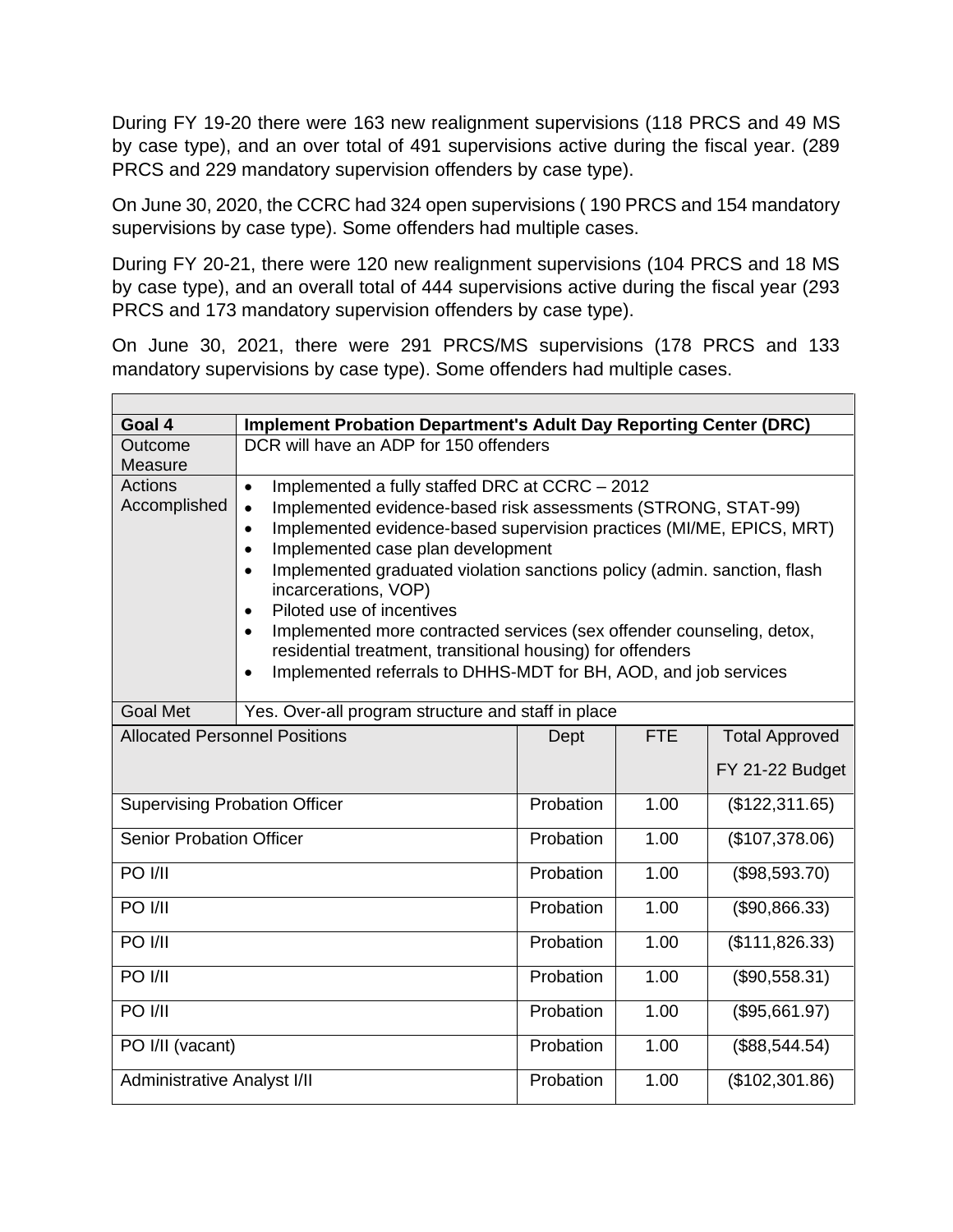| Senior Legal Office Assistant                       | Probation | 1.00        | (\$72,225.94)         |
|-----------------------------------------------------|-----------|-------------|-----------------------|
| <b>Total Personnel Costs</b>                        |           |             | (\$980, 268.69)       |
| On-Going Costs (non-personnel)                      | Dept      | <b>Date</b> | <b>Total Approved</b> |
|                                                     |           | Approved    | FY 21-22 Budget       |
| <b>Contract Services for residential treatment</b>  | Probation | 2/15/12     | (\$116,850.00)        |
| CCRC lease and operating costs                      | Probation | 4/4/12      | (\$100,510.80)        |
| Augment contract services                           | Probation | 4/4/12      | (\$300,000.00)        |
| Augment contract services for residential treatment | Probation | 8/20/14     | (\$150,000.00)        |
| Total On-going costs                                |           |             | (\$667,360.80)        |
| One-Time Costs (from inception)                     | Dept      | Date        | <b>Total Approved</b> |
|                                                     |           | Approved    |                       |
| Augment contract services for residential treatment | Probation | 3/19/14     | (\$250,000.00)        |
| Augment contract services for residential treatment | Probation | 5/18/16     | (\$250,000.00)        |
| Augment contract services for residential treatment | Probation | 3/15/17     | (\$400,000.00)        |
| Augment contract services for residential treatment | Probation | 12/20/17    | (\$500,000.00)        |
| Augment contract services for residential treatment | Probation | 2/20/19     | (\$250,000.00)        |
| <b>Total One-Time Costs</b>                         |           |             |                       |

# **Goal 5: Add additional beds to increase custody housing at HCCF**

The purpose of this goal was to expand jail capacity to deal with the realigned population. It was completed in 2012.

| Goal 5                                               |                                               | Add Additional Bunk Beds to Increase Custody Housing at HCCF             |                       |  |  |
|------------------------------------------------------|-----------------------------------------------|--------------------------------------------------------------------------|-----------------------|--|--|
| Outcome                                              |                                               | Custody housing capacity expanded by installation of 20 maximum security |                       |  |  |
| Measure                                              | beds                                          |                                                                          |                       |  |  |
| <b>Actions</b>                                       | Ordered 20 bunk beds - June 2012<br>$\bullet$ |                                                                          |                       |  |  |
| Accomplished                                         | Installed bunk beds- August 2012<br>$\bullet$ |                                                                          |                       |  |  |
| <b>Goal Met</b>                                      | Yes                                           |                                                                          |                       |  |  |
| <b>Allocated Personnel Positions</b><br>FTE.<br>Dept |                                               |                                                                          | <b>Total Approved</b> |  |  |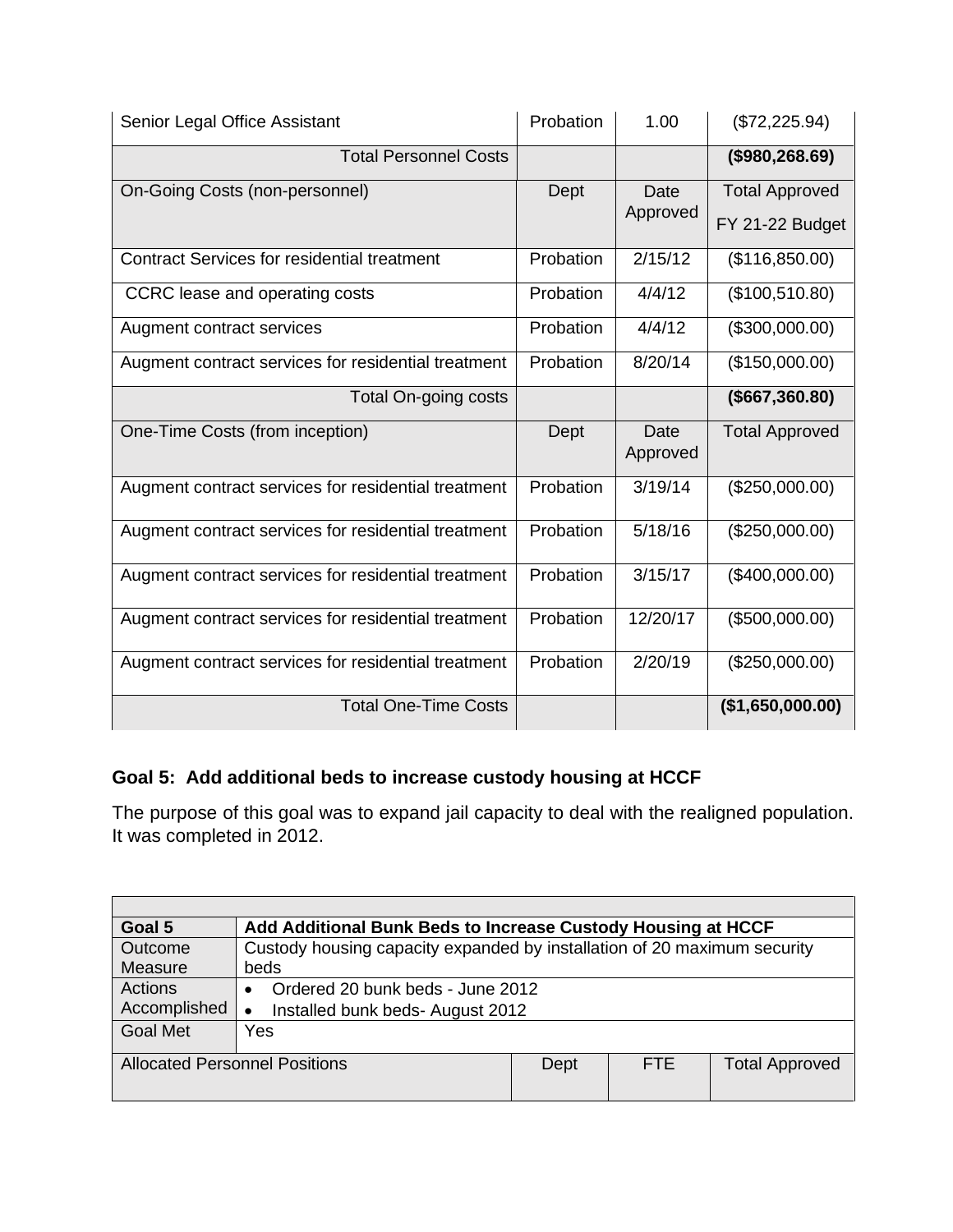|                                   |             |                  | FY 21-22<br><b>Budget</b>                          |
|-----------------------------------|-------------|------------------|----------------------------------------------------|
| <b>Total Personnel Costs</b>      |             |                  | (\$0.00)                                           |
| On-Going Costs (non-personnel)    | Dept        | Date<br>Approved | <b>Total Approved</b><br>FY 21-22<br><b>Budget</b> |
| Inmate support cost - 5% increase | <b>HCSO</b> | 10/19/11         | (\$36,750.00)                                      |
| <b>Total On-Going Costs</b>       |             |                  | (\$36,750.00)                                      |
| <b>One-Time Costs</b>             | Dept        | Date<br>Approved | <b>Total Approved</b>                              |
| 20 bunk beds                      | <b>HCSO</b> | 10/19/11         | (\$24,000.00)                                      |
| <b>Total One-Time Costs</b>       |             |                  | (\$24,000.00)                                      |

## **Goal 6: Develop and Intra-Agency AB109 Data Management Platform**

Part of the Public Safety Realignment Plan in 2011, was integrating Sherriff, Probation, and Health and Human Service data into a single data warehouse. The County contracted with the California Center for Rural Policy to build the data sharing system.

The project was successful in integrating sheriff and probation data; however, was unable to merge health and human service data. The initiative was shelved in 2017 with members reporting data to the body individually.

| Goal 6                                       | Develop an intra-Agency AB109 Data Management Platform                                                                                                                                                                                                                                                                                      |  |                  |                                          |
|----------------------------------------------|---------------------------------------------------------------------------------------------------------------------------------------------------------------------------------------------------------------------------------------------------------------------------------------------------------------------------------------------|--|------------------|------------------------------------------|
| Outcome                                      | Full functioning intra-agency AB109 data management platform for AB109 data                                                                                                                                                                                                                                                                 |  |                  |                                          |
| Measure                                      | collection, management, and reporting                                                                                                                                                                                                                                                                                                       |  |                  |                                          |
| Actions<br>Accomplished                      | CCP approved funding to contract with HSU-CCRP to create a data<br>$\bullet$<br>management system - 11/20/13<br>Phase 1 of contract reported as completed - March 2015<br>$\bullet$<br>Contract for completion of Phase 2 of data project approved on 6/17/15<br>$\bullet$<br>Phase 2 of project completed - approx. June 2017<br>$\bullet$ |  |                  |                                          |
| <b>Goal Met</b>                              | No. Phase 3 of contract not completed. Project overbudget, and contract<br>expired; CCP "tabled" project on 7/18/18                                                                                                                                                                                                                         |  |                  |                                          |
| <b>Allocated Personnel Positions</b><br>Dept |                                                                                                                                                                                                                                                                                                                                             |  | Date<br>Approved | <b>Total Approved</b><br>FY 21-22 Budget |
| N/A                                          |                                                                                                                                                                                                                                                                                                                                             |  |                  | (\$0.00)                                 |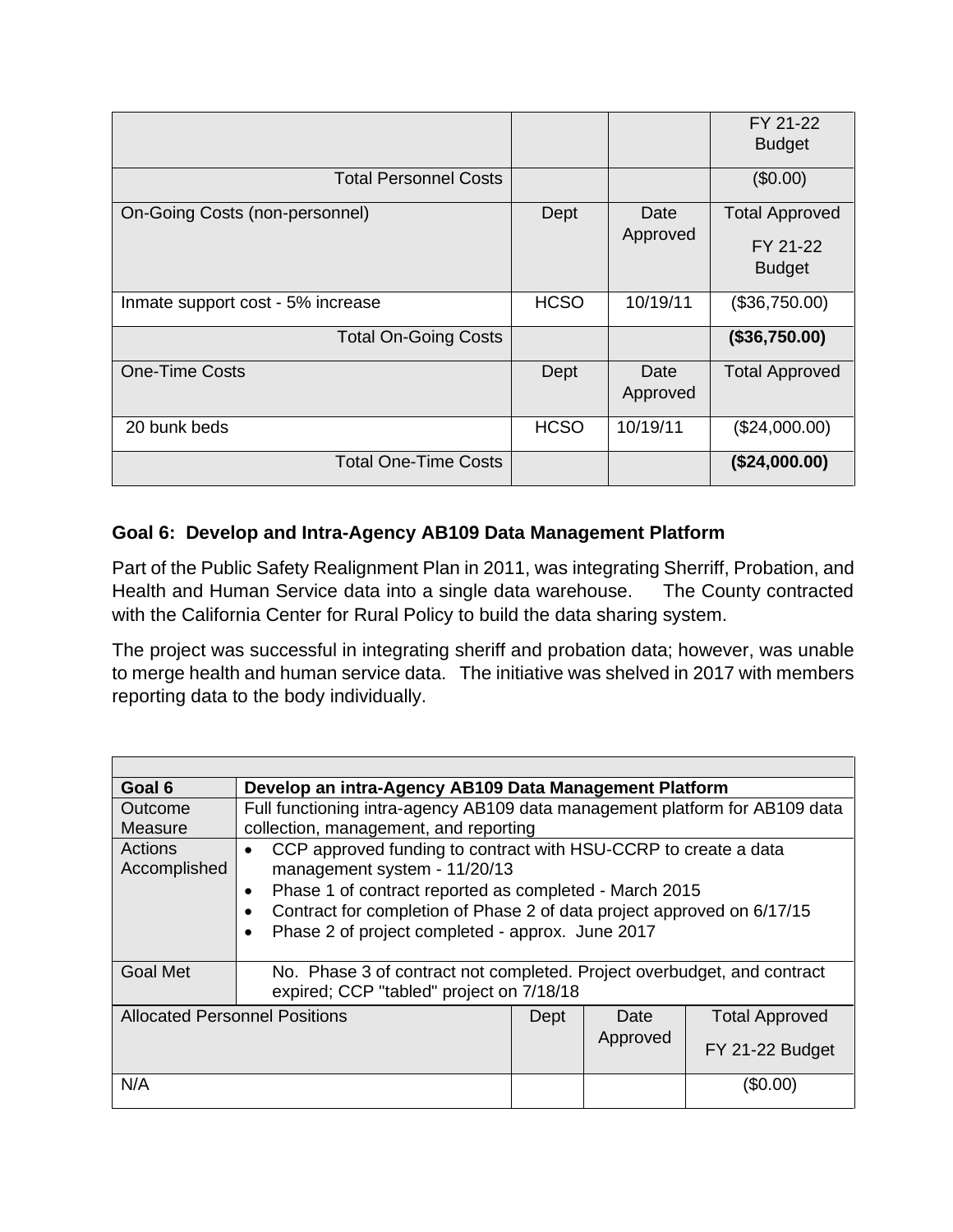| <b>Total Personnel Costs</b>                    |      |                  |                       |
|-------------------------------------------------|------|------------------|-----------------------|
| On-Going Costs (non-personnel)                  | Dept | Date<br>Approved | <b>Total Approved</b> |
|                                                 |      |                  | FY 21-22 Budget       |
| N/A                                             |      |                  | (\$0.00)              |
| <b>Total On-Going Costs</b>                     |      |                  |                       |
| One Time Costs (from inception)                 | Dept | Date<br>Approved | <b>Total Approved</b> |
| Contract for HSU CCRP Data Warehouse Phase      |      | 11/20/13         | (\$30,000.00)         |
| Contract for HSU CCRP Data Warehouse Phase<br>2 |      | 6/17/15          | (\$62,655.00)         |
| <b>Total One-Time Costs</b>                     |      |                  | (\$92,655.00)         |

# **Goal 7: Provide Cross Training Programs to Community Based Organizations (CBO) Partnering Drug Treatment Service Providers**

The intention of this goal is to build capacity in CBO partners. The CCP brought in subject matter experts in evidenced based programming to train local service providers. These included the University of Cincinnati's substance use disorder treatment regimen and moral reconation therapy.

It is part of the plan to hold these training periodically as new staff are brought into the treatment providers.

| Goal 7                               | <b>Provide Cross-Training Programs for CBO Partnering Drug Treatment</b><br><b>Service Providers (EBP)</b> |            |          |                       |  |
|--------------------------------------|------------------------------------------------------------------------------------------------------------|------------|----------|-----------------------|--|
| Outcome<br>Measure                   | CCP approved various trainings for contract service providers<br>$\bullet$                                 |            |          |                       |  |
| Actions<br>Accomplished              | Multiple MRT training provided to residential treatment providers<br>$\bullet$                             |            |          |                       |  |
| <b>Goal Met</b>                      | Completed and ongoing                                                                                      |            |          |                       |  |
| <b>Allocated Personnel Positions</b> |                                                                                                            | <b>CBO</b> | Date     | <b>Total Approved</b> |  |
|                                      |                                                                                                            |            | Approved | FY 21-22 Budget       |  |
| N/A                                  |                                                                                                            |            |          | (\$0.00)              |  |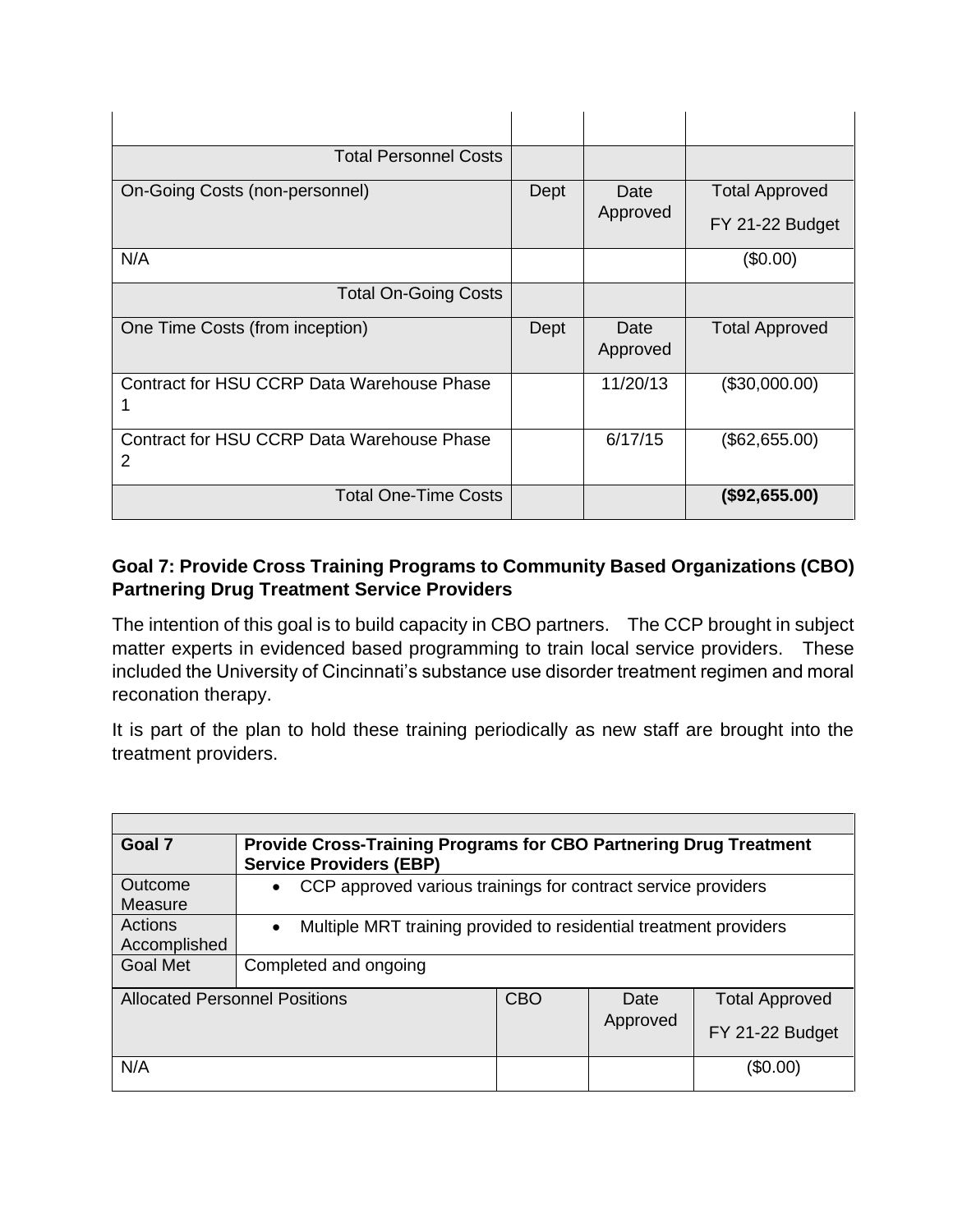| <b>Total Personal Costs</b>                                                                                                                                                                                                |              |                  |                       |
|----------------------------------------------------------------------------------------------------------------------------------------------------------------------------------------------------------------------------|--------------|------------------|-----------------------|
| On-Going Costs (non-personnel)                                                                                                                                                                                             | <b>CBO</b>   | Date             | <b>Total Approved</b> |
|                                                                                                                                                                                                                            |              | Approved         | FY 21-22 Budget       |
| N/A                                                                                                                                                                                                                        |              |                  | (\$0.00)              |
| <b>Total On-Going Costs</b>                                                                                                                                                                                                |              |                  |                       |
| One-Time Costs (from inception)                                                                                                                                                                                            | <b>CBO</b>   | Date<br>Approved | <b>Total Approved</b> |
| Send ADCS staff to Seeking Safety training out<br>of area                                                                                                                                                                  | <b>ADCS</b>  | 11/20/2013       | (\$4,000.00)          |
| Purchase Seeking Safety training materials for<br><b>ADCS</b>                                                                                                                                                              | <b>ADCS</b>  | 10/15/2014       | (\$706.00)            |
| Send HRC staff to MRT facilitator training out of<br>area                                                                                                                                                                  | <b>HRC</b>   | 3/18/2015        | (\$2,746.00)          |
| Send NCSAC staff to UCCI training out of state                                                                                                                                                                             | <b>NCSAC</b> | 4/17/2017        | (\$9,000.00)          |
| Fund training/travel for HRC staff to attend MRT<br>facilitator training out of the area                                                                                                                                   | <b>HRC</b>   | 6/21/2017        | (\$3,156.00)          |
| Provide MRT training to DHHS staff and<br>Residential Treatment Providers (On 6/18/2020<br>the contract was extended to FY 20-21 due to<br>COVID-19 – action item amount = $$12,800?$<br>Unclear about the reduced amount) | <b>DHHS</b>  | 12/18/2019       | (\$14,200.00)         |
| <b>Total One-Time Costs</b>                                                                                                                                                                                                |              |                  | (\$33,808.00)         |

#### **Plan Amendments Addressing Criminal Justice Infrastructure and Training.**

Throughout the last 11 years, Humboldt County has amended the Public Safety Realignment Plan to address criminal justice infrastructure needs and the expenditure of the annual \$100,000 in training dollars.

The largest amendments have been to increase mental health services within the jail and a contribution to the County's public safety communication infrastructure.

| <b>Criminal Justice Infrastructure and Training</b> |      |                  |                                                    |
|-----------------------------------------------------|------|------------------|----------------------------------------------------|
| On-Going Costs (non-personnel)                      | Dept | Date<br>Approved | <b>Total Approved</b><br>FY 21-22<br><b>Budget</b> |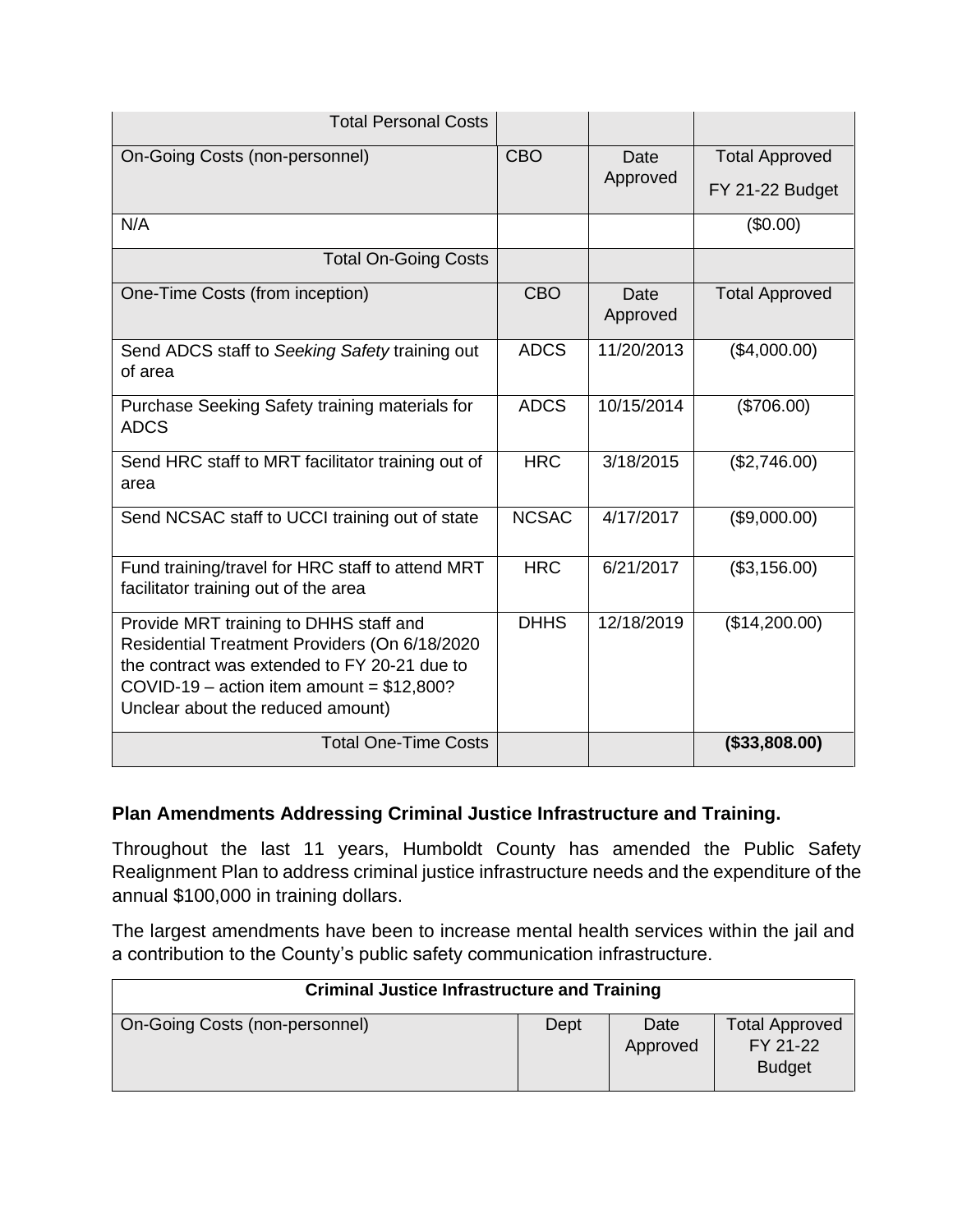|                | Augment DHHS costs; Increase HCCF psych<br>med costs to \$156,106, increase admin costs<br>to \$120,094                                    | <b>DHHS</b> | 1/16/2013 | (\$276,200.00)    |
|----------------|--------------------------------------------------------------------------------------------------------------------------------------------|-------------|-----------|-------------------|
| $\overline{2}$ | Replace lost CDCR revenue for parolee<br>housing<br>(up to \$218,500). Note: HCSO will budget full<br>\$218,500 amount effective FY 20-21  | <b>HCSO</b> | 6/19/2013 | (\$218,500.00)    |
| 3              | CFMG - Increase medical staffing in jail to<br>monitor inebriates, under-the-influence, etc.<br>to reduce county liability                 | CAO         | 6/15/2016 | (\$652, 865.00)   |
| 4              | Pay half of wages for College of the<br>Redwoods instructor in HCCF; Add 0.5 FTE<br>Student Services Specialist IV for jail<br>instruction | <b>HCSO</b> | 6/15/2016 | (\$0.00)          |
|                | Total On-Going Costs (excludes CMS)                                                                                                        |             |           | (S1, 147, 565.00) |

|                | Time- Limited 2-5 years                                                                                          | Dept                | Date<br>Approved | <b>Total Approved</b><br>FY 21-22<br><b>Budget</b> |
|----------------|------------------------------------------------------------------------------------------------------------------|---------------------|------------------|----------------------------------------------------|
| $\mathbf{1}$   | eDefender CMS license/maintenance costs:<br>for 5 years (FY 20-21 = year 5 of contract) $-$<br>final year        | <b>PD</b>           | 6/17/2015        | (\$0.00)                                           |
|                | Total Time-Limited Costs for Year 5 of<br>Contract                                                               |                     |                  | (\$0.00)                                           |
| #              | One-Time Costs (from inception)                                                                                  | Dept/<br><b>CBO</b> | Date<br>Approved | <b>Total Approved</b>                              |
| $\mathbf{1}$   | CJRF contract to analyze AB109 impacts<br>post-implementation                                                    | Probation           | 8/15/2012        | (\$28,500.00)                                      |
| $\overline{2}$ | CAO Travel Cost for CSAC AB109 Budget<br>Committee to participate in CSAC rural<br>county AB109 budget workgroup | CAO                 | 10/17/2012       | (\$3,550.00)                                       |
| 3              | Security fencing purchase and installation for<br>Crossroads                                                     | <b>NCSAC</b>        | 2/20/2013        | (\$7,460.00)                                       |
| 4              | <b>Bring UCCI Cognitive Behavioral Intervention</b><br>training to Humboldt for DHHS staff training              | <b>DHHS</b>         | 6/19/2013        | (\$10,000.00)                                      |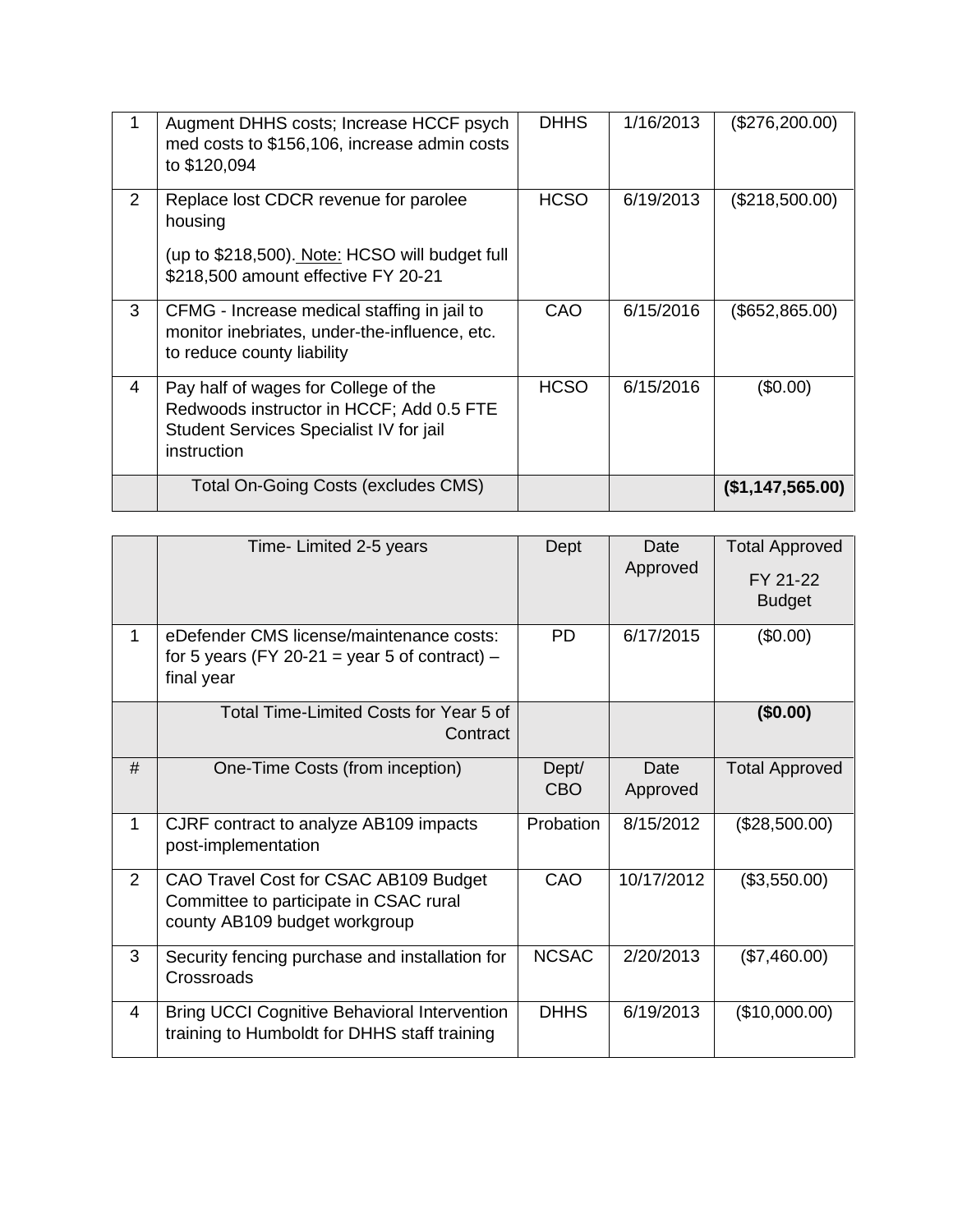| 5              | Purchase van for residential treatment<br>program to facilitate AB109 client compliance<br>and service access                                                                                     | <b>HRC</b>  | 6/19/2013 | (\$19,000.00)  |
|----------------|---------------------------------------------------------------------------------------------------------------------------------------------------------------------------------------------------|-------------|-----------|----------------|
| 6              | CJRF Contract services to prepare updated<br>jail needs assessment for SB1022 funding<br>proposal                                                                                                 | <b>HSO</b>  | 7/17/2013 | (\$56,100.00)  |
| $\overline{7}$ | CJRF Contract services to prepare proposal<br>for SB1022 funding                                                                                                                                  | <b>HSO</b>  | 8/21/2013 | (\$30,000.00)  |
| 8              | Automated timekeeper for cell checks in Ad<br>Seg unit to reduce county liability/increase<br>inmate safety                                                                                       | <b>HSO</b>  | 1/15/2014 | (\$28,892.00)  |
| 9              | Renovate classroom in jail                                                                                                                                                                        | <b>HSO</b>  | 2/19/2014 | (\$36,543.00)  |
| 10             | Equine Assisted Learning pilot                                                                                                                                                                    | Probation   | 3/18/2015 | (\$9,000.00)   |
| 11             | CJRF Contract services to prepare proposal<br>for SB863 funding                                                                                                                                   | <b>HSO</b>  | 4/15/2015 | (\$39,500.00)  |
| 12             | CJRF Contract services to prepare proposal<br>for SB863 funding                                                                                                                                   | <b>HSO</b>  | 7/15/2015 | (\$39,500.00)  |
| 13             | Cash match for construction of CCRC/jail<br>project                                                                                                                                               | <b>HSO</b>  | 8/19/2015 | (\$500,000.00) |
| 14             | Send Behavioral Health staff to Forensic MH<br>conference                                                                                                                                         | <b>DHHS</b> | 2/17/2016 | (\$11,136.00)  |
| 15             | Purchase body scanner for jail to reduce<br>contraband, improve jail health/safety                                                                                                                | <b>HSO</b>  | 2/17/2016 | (\$118,750.00) |
| 16             | Attendance of CIT International Conference -<br>Chicago; Send mixed local team of 7 to CIT<br>International Conference to aid planning<br>efforts around updating local CIT training<br>curricula | <b>DHHS</b> | 3/16/2016 | (\$12,000.00)  |
| 17             | Purchase/install suicide netting in jail =<br>(amount \$216,731.00)                                                                                                                               | <b>HSO</b>  | 5/18/2016 | (\$176,830.00) |
| 18             | Purchase Microsoft licenses for jail<br>classroom use; Improve inmate education,<br>training and treatment programming                                                                            | <b>HSO</b>  | 5/18/2016 | (\$5,150.00)   |
| 19             | Purchase mail scanner for jail to intercept<br>contraband introduced through post                                                                                                                 | <b>HSO</b>  | 6/15/2016 | (\$159,987.00) |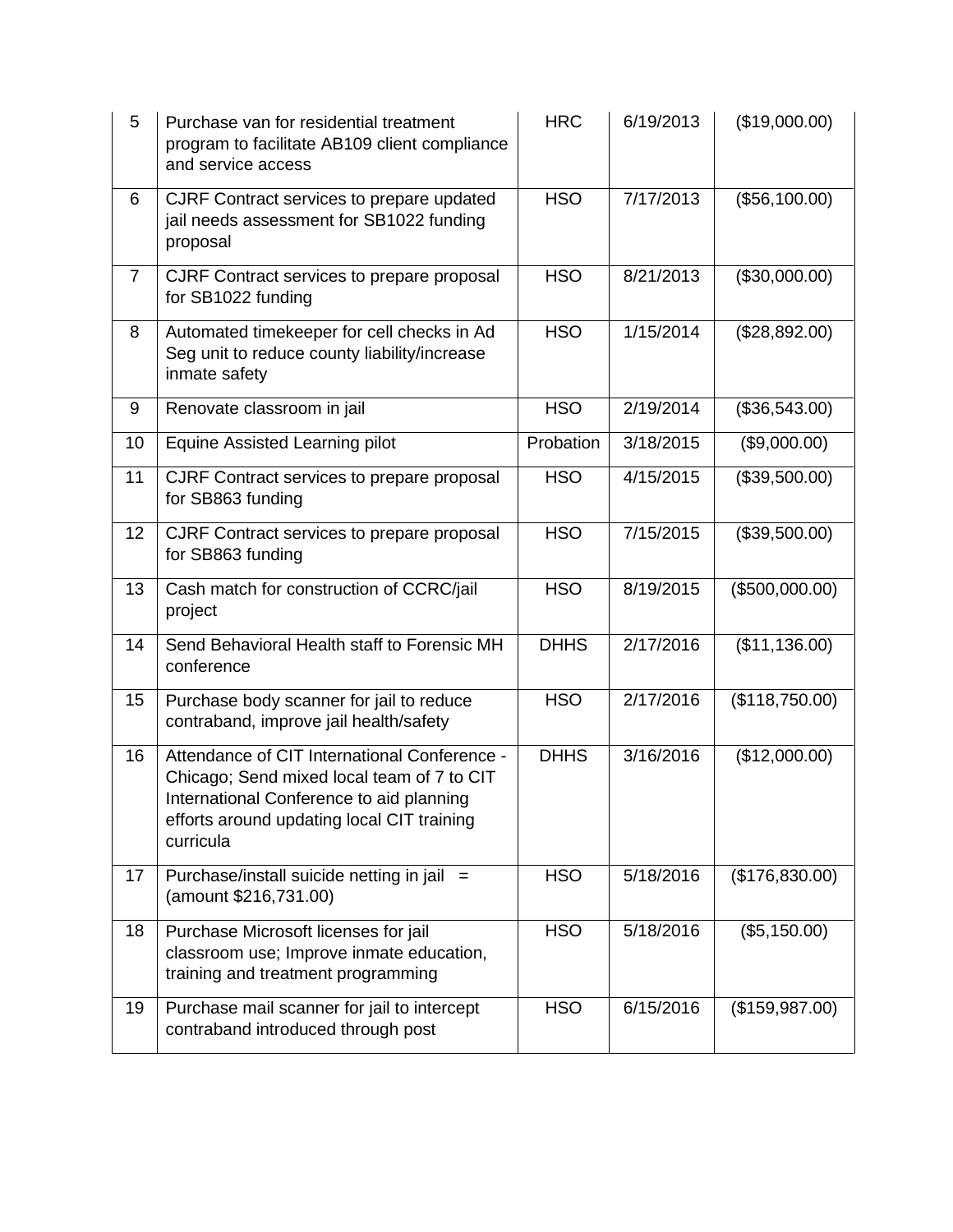| 20 | Send mixed local leadership team to learn<br>about national Stepping Up Initiative to<br>identify local solutions to divert mentally ill<br>offenders away from jail/justice system<br>involvement | Chair       | 10/19/2016 | (\$4,000.00)   |
|----|----------------------------------------------------------------------------------------------------------------------------------------------------------------------------------------------------|-------------|------------|----------------|
| 21 | Bring Correctional Counseling, Inc. to<br>Humboldt County to train facilitators in MRT                                                                                                             | Chair       | 11/16/2016 | (\$9,000.00)   |
| 22 | MI/ME training; Bring training to Humboldt for<br>staff working in HCCF to improve offender<br>engagement in treatment and recovery<br>programming                                                 | <b>HCSO</b> | 6/21/2017  | (\$4,200.00)   |
| 23 | Fund 5 Redwood Community Action Agency<br>case managers (CMS)                                                                                                                                      | Chair       | 7/19/2017  | (\$217,987.00) |
| 24 | Send mixed local team of 12 to CIT<br>International Conference to aid planning<br>efforts around updating local CIT training<br>curricula                                                          | <b>DHHS</b> | 7/19/2017  | (\$29,000.00)  |
| 25 | Purchase Celebrite Cloud Analyzer Software<br>to retrieve evidence from cloud storage in<br>investigations                                                                                         | DA          | 3/21/2018  | (\$8,706.00)   |
| 26 | Fund Griffen Recovery Enterprises Training;<br>trauma informed drug treatment training                                                                                                             | <b>DHHS</b> | 3/21/2018  | (\$20,000.00)  |
| 27 | Send 12 members of CIT steering committee<br>to National CIT conference.                                                                                                                           | <b>DHHS</b> | 5/16/2018  | (\$27,802.00)  |
| 28 | <b>EPD Radio Console</b>                                                                                                                                                                           | <b>EPD</b>  | 7/18/2018  | (\$250,000.00) |
| 29 | RCAA case manager (2nd period)                                                                                                                                                                     | <b>RCAA</b> | 10/17/2018 | (\$190,001.00) |
| 30 | <b>Basic Crisis Negotiation training</b>                                                                                                                                                           | <b>DHHS</b> | 12/19/2018 | (\$9,475.00)   |
| 31 | CIT conference                                                                                                                                                                                     | <b>DHHS</b> | 1/16/2019  | (\$34,856.00)  |
| 32 | Arcata House Transitional Housing (PRCS)<br>Pilot                                                                                                                                                  | Probation   | 1/16/2019  | (\$121,738.00) |
| 33 | <b>Fugitive Apprehension Team Project</b>                                                                                                                                                          | <b>EPD</b>  | 2/20/2019  | (\$67,600.00)  |
| 34 | ICAT training (May 14-15, 2019)                                                                                                                                                                    | <b>EPD</b>  | 2/20/2019  | (\$18,886.00)  |
| 35 | Women in Law Enforcement training                                                                                                                                                                  | <b>APD</b>  | 3/20/2019  | (\$28,250.00)  |
| 36 | Jail Security Camera Upgrade                                                                                                                                                                       | <b>HCSO</b> | 7/17/2019  | (\$100,000.00) |
| 37 | <b>Advanced Crisis Intervention Training</b>                                                                                                                                                       | <b>DHHS</b> | 7/17/2019  | (\$818.96)     |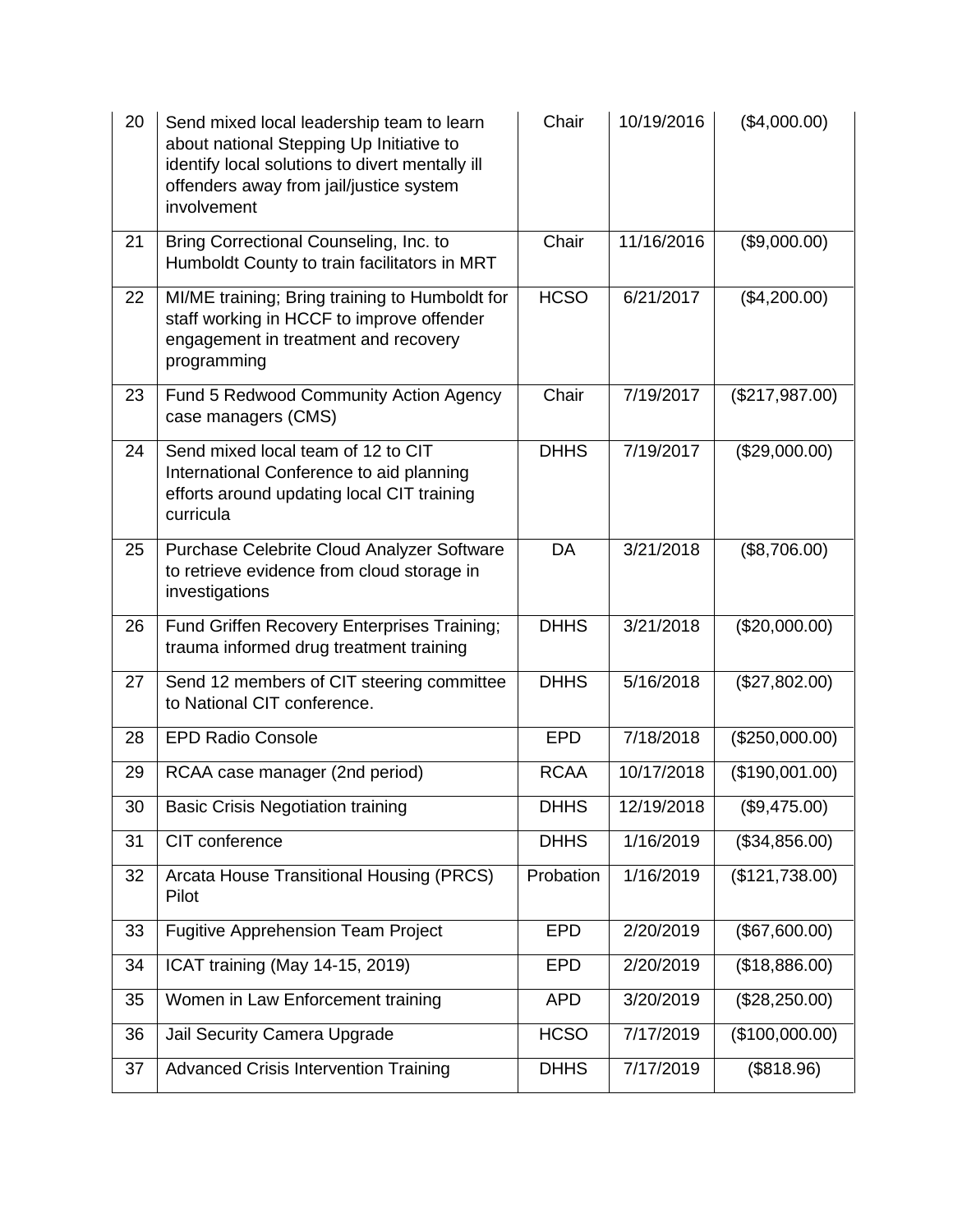| 38 | Cost to send Supervising MH Clinician to<br><b>CAHN Conference</b>                                                                                                                                      | <b>DHHS</b> | 8/21/2019  | (\$2,863.50)     |
|----|---------------------------------------------------------------------------------------------------------------------------------------------------------------------------------------------------------|-------------|------------|------------------|
| 39 | <b>Extend RCAA Case Managers Services</b><br>contract                                                                                                                                                   | Probation   | 11/20/2019 | (\$116,373.00)   |
| 40 | Cover additional staff costs for attending CIT<br>conference                                                                                                                                            | <b>DHHS</b> | 12/18/2019 | (\$16,885.00)    |
| 41 | Cost to send staff to CIT training conference                                                                                                                                                           | <b>DHHS</b> | 2/19/2020  | (\$28,449.00)    |
| 42 | <b>Extend contract with Arcata House</b><br>Partnership (PRCS)                                                                                                                                          | Probation   | 4/15/2020  | (\$121,738.00)   |
| 43 | CIT training for 40 staff members from local<br>agencies                                                                                                                                                | <b>DHHS</b> | 6/17/2020  | (\$10,719.50)    |
| 44 | CIT additional funding request to expand<br>space of the venue to allow social distancing<br>at training                                                                                                | <b>DHHS</b> | 7/15/2020  | (\$3,388.00)     |
| 45 | Short Term Assessment of Risk and<br>Treatability (START) Training - for 10 DHHS<br>staff members to attend 1-day virtual training                                                                      | <b>DHHS</b> | 2/17/2021  | (\$3,900.00)     |
| 46 | Crisis Incident Team (CIT) Conference - for<br>10 members of the CIT executive committee<br>to attend CIT international conference in<br>Arizona (cost amended from \$19,050 to<br>\$21,550 on 4/21/21) | <b>DHHS</b> | 3/17/2021  | (\$21,550.00)    |
| 47 | Public Defender case management licensing<br>and maintenance costs for Journal<br>Technologies system                                                                                                   | <b>PD</b>   | 4/21/2021  | (\$47,222.00)    |
| 48 | Crisis Intervention Training and Train the<br>Trainer - training for 20 sworn staff and 10<br>staff to be trained as train the trainer of<br>curriculum                                                 | <b>EPD</b>  | 5/19/2021  | (\$40,000.00)    |
| 49 | Crisis Intervention Training- for 40 attendees                                                                                                                                                          | <b>DHHS</b> | 5/19/2021  | (\$14,460.00)    |
| 50 | California Association of Hostage<br>Negotiators (CAHN) Conference - for 2<br>sworn officers to attend in October 2021                                                                                  | <b>HCSO</b> | 5/19/2021  | (\$4,523.00)     |
| 51 | <b>Extend contract with Arcata House</b><br>Partnership (PRCS)                                                                                                                                          | Probation   | 5/19/2021  | (\$121,738.00)   |
|    | <b>Total One-Time Costs</b>                                                                                                                                                                             |             |            | (\$2,988,026.96) |